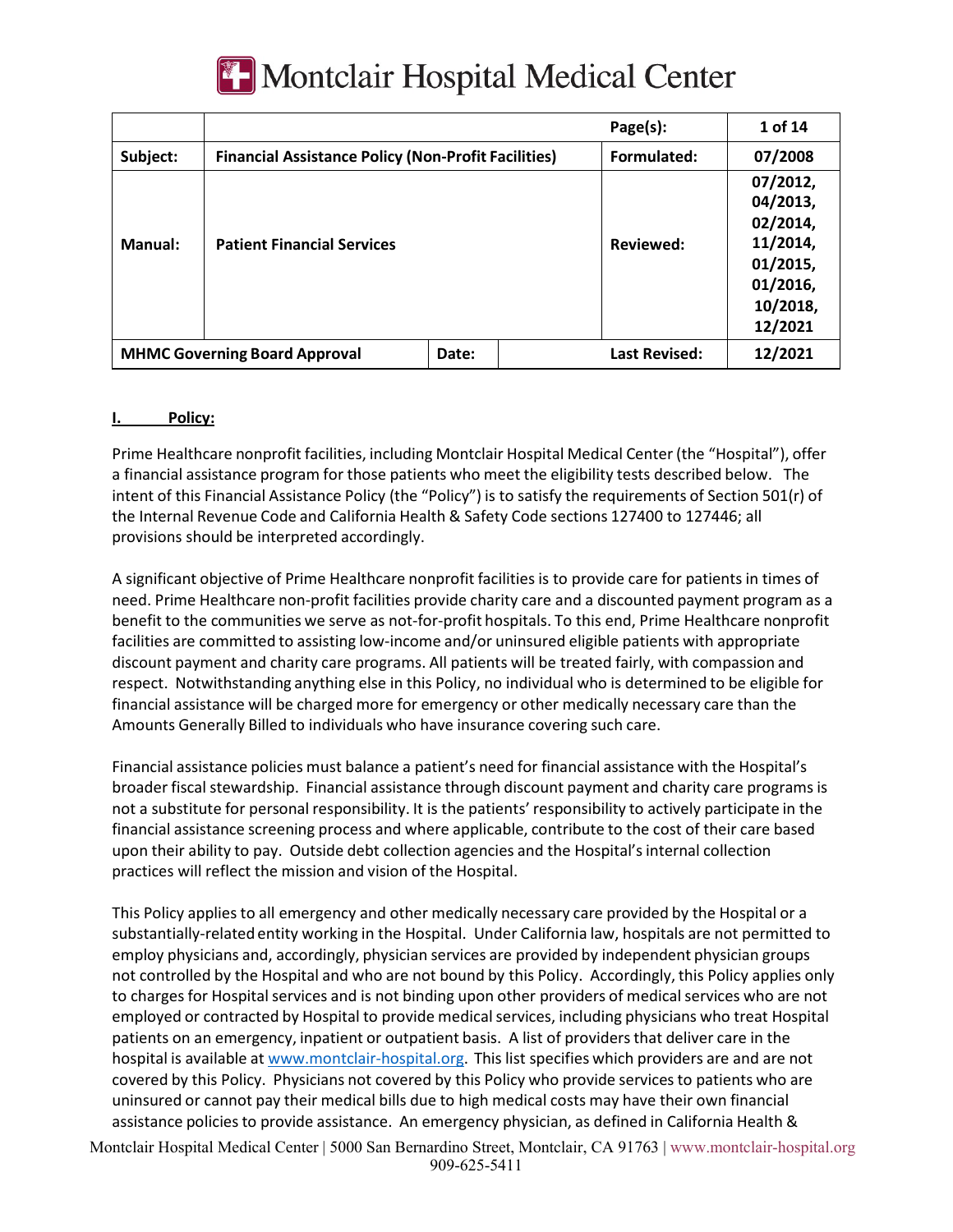

Safety Code section 127450, who provides emergency medical services in a hospital that provides emergency care is also required by law to provide discounts to uninsured patients or patients with high medical costs who are at or below 400 percent of the Federal Poverty Level.

#### **II. Definitions:**

"Amounts Generally Billed": The amounts generally billed ("AGB") for emergency or other medically necessary services to individuals eligible for the discounted payment program. The Hospital calculates the AGB for a patient using the prospective method as defined in the Treasury Regulations. Under the prospective method, AGB is calculated using the billing and coding process the Hospital would use if the individual were a Medicare fee-for-service beneficiary using the currently applicable Medicare rates provided by the Centers for Medicare & Medicaid Services.

"Emergency and Medically Necessary": Any hospital emergency, inpatient, outpatient, or emergency medical care that is not entirely elective for patient comfort and/or convenience.

"Extraordinary Collection Actions": An Extraordinary Collection Action means any collection action involving certain sales of debt to another party, reporting adverse information to credit agencies or bureaus, or deferring or denying, or requiring a payment before providing, medically necessary care because of an individual's nonpayment of one or more bills for previously provided care covered under the hospital's Financial Assistance Policy, or any action requiring a legal or judicial process, including placing a lien, foreclosing on real property, attaching or seizing of bank accounts or other personal property, commencing a civil action against an individual, taking actions that cause an individual's arrest, taking actions that cause an individual to be subject to body attachment, and garnishing wages, in each case as further described in Treasury Regulations Section 1.501(r)-6.

"Family": (1) for persons 18 years of age and older, spouse, domestic partner and dependent children under 21 years of age, whether living at home or not; and (2) for persons under 18 years of age, parent, caretaker, relatives, and other children under 21 years of age of the parent or caretaker relative.

"Plain Language Summary": The summary of the Financial Assistance Policy attached hereto as Exhibit 2, intended to comply with Treasury Regulations Section 1.501(r)-1(b)(24).

#### **III. Procedure:**

### **1. Eligibility for Financial Assistance**

#### **A. Self-Pay Patients**

A patient qualifies for **charity care** as described in Section (III)2 below if all of the following conditions are met: (1) the patient does not have third party coverage from a health insurer, health care service plan, union trust plan, Medicare, or Medi-Cal as determined and documented by the hospital; (2) the patient's injury is not a compensable injury for purposes of workers' compensation, automobile insurance, or other insurance as determined and documented by the hospital; (3) the income of the Patient's Family does not exceed four hundred percent (400%) of the current Federal Poverty Level; **and** (4) the patient has monetary assets of less than ten thousand dollars (\$10,000.00).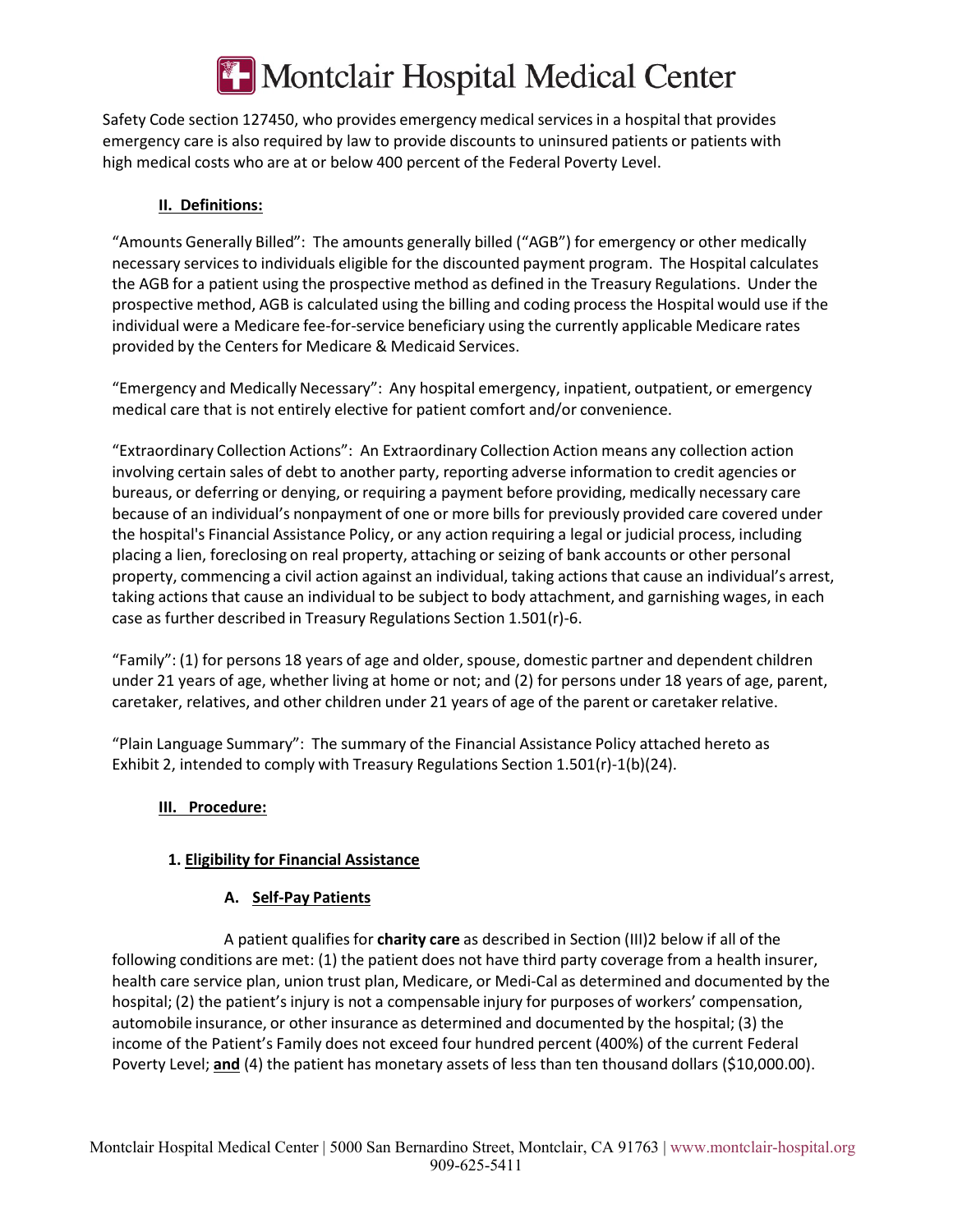# Montclair Hospital Medical Center

A patient qualifies for the **discounted payment program** if all of the following conditions are met: (1) the income of the Patient's Family does not exceed four hundred fifty percent (450%) of the current Federal Poverty Level; **and** (2) the patient has monetary assets of less than ten thousand dollars (\$10,000.00).

### **B. Insured Patients**

A patient who has third party coverage or whose injury is a compensable injury for purposes of workers' compensation, automobile insurance, or other insurance as determined and documented by the hospital does not qualify for charity care, but may qualify for the discounted payment program if (i) he or she has a Family income at or below four hundred fifty percent (450%) of the Federal Poverty Level; and (ii) has out-of-pocket medical expenses that exceed the lesser of: (a) ten percent (10%) of the patient's Family income in the prior twelve (12) months (whether incurred or paid in or out of any hospital) or (b) annual out-of-pocket costs incurred by the individual at the hospital that exceed 10% of the patient's current Family Income. If eligible, the patient's payment obligation will be an amount equal to the difference between what the Hospital receives from the insurance carrier and the Discounted Payment Maximum. If the amount paid by insurance exceeds the Discounted Payment Maximum, the patient will have no further payment obligation.

# **C. Other Circumstances**

The Director of the Hospital's Patient Financial Services (PFS) Department shall also have the discretion to extend charity care or the discounted payment program to patients under the following circumstances:

(i) The patient qualifies for limited benefits under the state's Medi-Cal program, i.e., limited pregnancy or emergency benefits, but does not have benefits for other services provided at the Hospital. This includes non-covered services related to:

- Services provided to Medicaid beneficiaries with restricted Medicaid (i.e., patients that may only have pregnancy or emergency benefits, but receive other care from the Hospitals);
- Medicaid pending applications that are not subsequently approved, provided that the application indicates that the patient meets the criteria for charity care;
- Medicaid or other indigent care program denials;
- Charges related to days exceeding a length of stay limit; and
- Any other remaining liability for insurance payments.

(ii) The patient qualifies for a medically indigent services program offered by a county other than the one in which the Hospital is located.

(iii) Reasonable efforts have been made to locate and contact the patient, such efforts have been unsuccessful, and the PFS Director has reason to believe that the patient would qualify for charity care or the discounted payment program, i.e., homeless.

(iv) A third party collection agency has made efforts to collect the outstanding balance and has recommended to the Hospital's PFS Director that charity care or the discounted payment program be offered.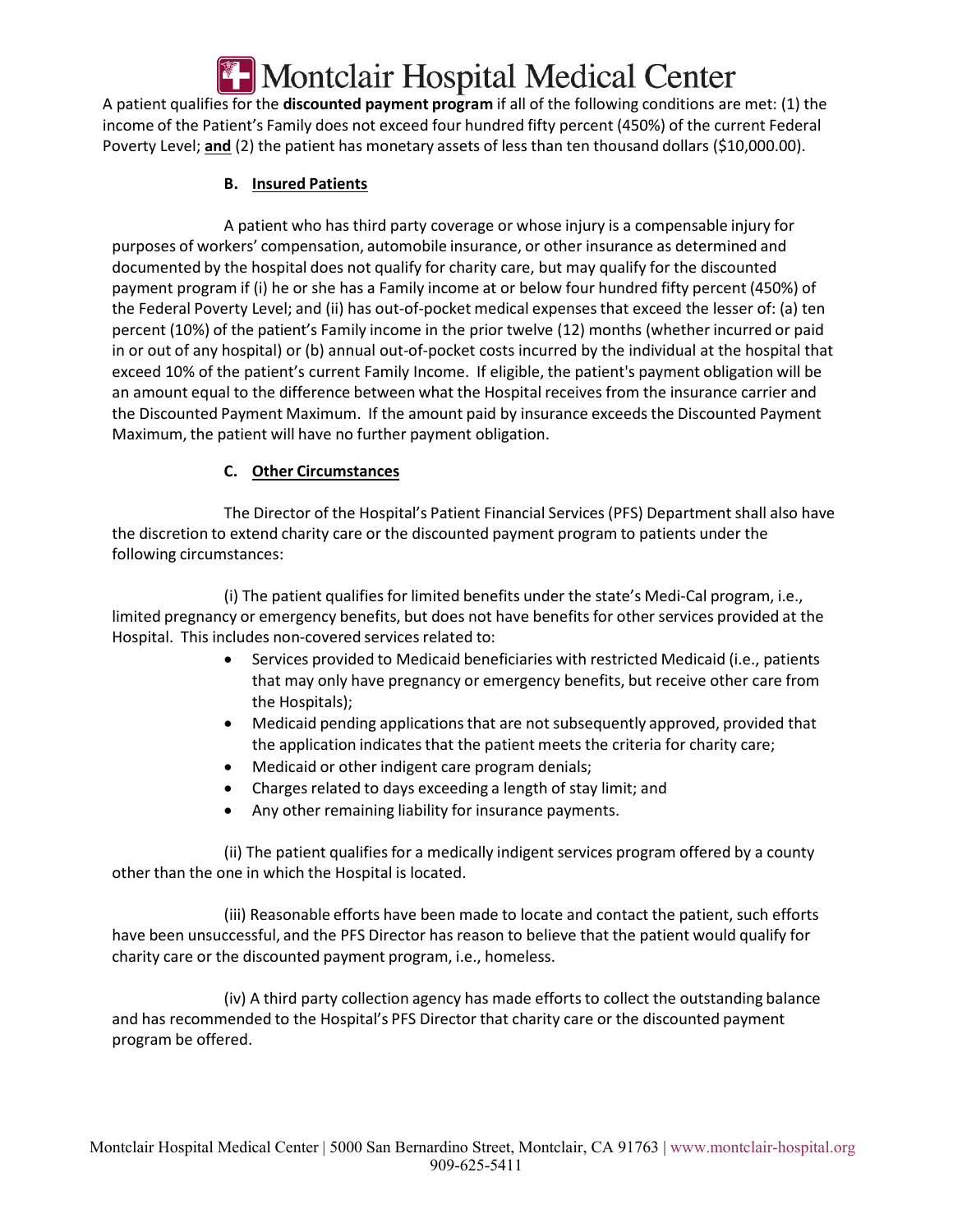

For purposes of determining eligibility for the discounted payment program, documentation of income of the patient's Family shall be limited to recent pay stubs or income tax returns.

In determining a patient's monetary assets, the Hospital shall not consider retirement or deferred compensation plans qualified under the Internal Revenue Code, non-qualified deferred compensation plans, the first ten thousand dollars (\$10,000.00) of monetary assets, and fifty percent (50%) of the patient's monetary assets over the first ten thousand dollars (\$10,000.00).

#### **E. Federal Poverty Levels**

The measure of the Federal Poverty Level shall be made by reference to the most up to date Health and Human Services Poverty Guidelines for the number of persons in the patient's family or household. The Federal Poverty Levels as of 2021 are as follows:

| 2021 Poverty Guidelines for the 48 Contiguous States and the District of Columbia<br>(These figures are updated and republished annually; see https://aspe.hhs.gov/poverty-guidelines) |                           |                           |  |  |  |  |
|----------------------------------------------------------------------------------------------------------------------------------------------------------------------------------------|---------------------------|---------------------------|--|--|--|--|
| Persons in Family/Household                                                                                                                                                            | 400% of Poverty Guideline | 450% of Poverty Guideline |  |  |  |  |
|                                                                                                                                                                                        | \$51,520                  | \$57,960                  |  |  |  |  |
| 2                                                                                                                                                                                      | \$69,680                  | \$78,390                  |  |  |  |  |
| 3                                                                                                                                                                                      | \$87,840                  | \$98,820                  |  |  |  |  |
| 4                                                                                                                                                                                      | \$106,000                 | \$119,250                 |  |  |  |  |
| 5                                                                                                                                                                                      | \$124,160                 | \$139,680                 |  |  |  |  |
| 6                                                                                                                                                                                      | \$142,320                 | \$160,110                 |  |  |  |  |
| 7                                                                                                                                                                                      | \$160,480                 | \$180,540                 |  |  |  |  |
| 8                                                                                                                                                                                      | \$178,640                 | \$200,970                 |  |  |  |  |
| For families/households with more than 8 persons, see https://aspe.hhs.gov/poverty-guidelines.                                                                                         |                           |                           |  |  |  |  |

**SOURCE:** Federal Register, Vol. 86, No. 19, February 1, 2021, pp. 7732 - 7734

# **2. Charity Care and Discounted Payment Program**

Financial assistance may be granted in the form of full charity care or discounted care, depending upon the patient's level of eligibility as defined in this Policy.

The patient balances for those patients who qualify for charity care, as determined by the Hospital, shall be reduced to a sum equal to zero dollars (\$0) with the remaining balance eliminated and classified as charity care.

The patient balances for those patients who qualify for the discounted payment program will be reduced; any discount will be applied against the gross charges for hospital services provided. Discounted payments will be limited to the greater of the amount the Hospital would expect to receive for providing services from Medicare or Medi-Cal, whichever is greater. (the "Discounted Payment Maximum"). The discount payment policy shall also include an interest-free extended payment plan to allow payment of the discounted price over time. The Hospital and the patient shall negotiate the terms of an extended payment plan, taking into consideration the patient's Family income and essential living expenses. If the Hospital and the

Montclair Hospital Medical Center | 5000 San Bernardino Street, Montclair, CA 91763 | www.montclair-hospital.org 909-625-5411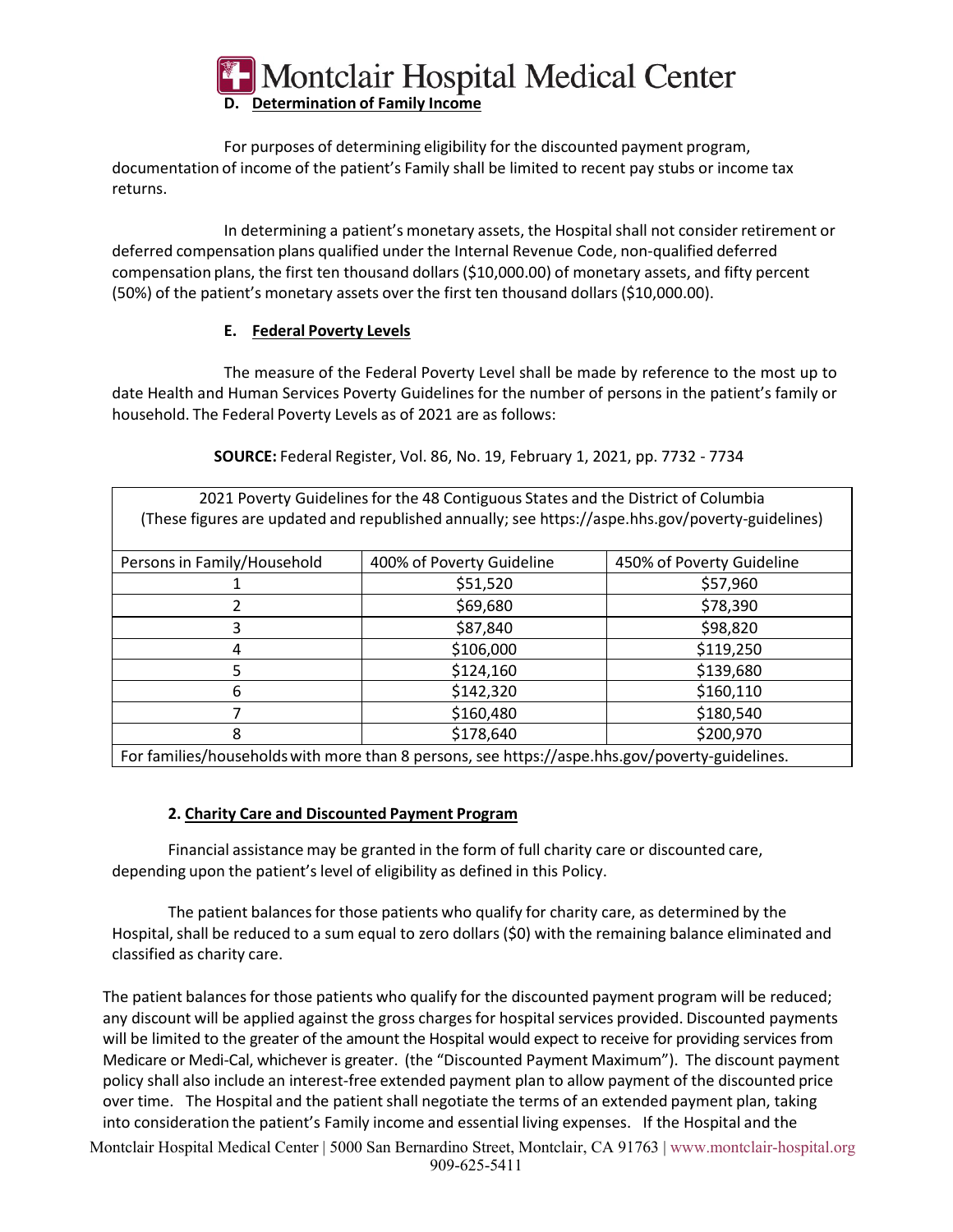# Montclair Hospital Medical Center

patient cannot agree on the payment plan, the Hospital shall use the formula described in subdivision (i) of California Health & Safety Code section 127400 to create a reasonable payment plan.

Once a complete financial assistance application is received, the Hospital must make a determination and provide a written notice of the decision and the basis relied on. If the patient is found eligible for assistance, a new billing statement will be sent which indicates how the discounted amount was calculated and states where to find the AGB. The Hospital will refund any amount collected in excess of the revised charges and reverse any Extraordinary Collection Actions that have been initiated. If a financial assistance application is received and is incomplete, the Hospital will provide written notice of the outstanding items and wait a reasonable period of time before initiating or resuming Extraordinary Collection Actions. If a complete application is received within the two hundred forty (240) day application period described below, any Extraordinary Collection Actions will be suspended while a determination of eligibility is made.

#### **3. Application Process**

Any patient who requests financial assistance will be asked to complete a financial assistance application. The financial assistance application form is attached as Exhibit 1 to this Policy. The application includes the office address and phone number to call if the patient has any questions concerning the financial assistance program or application process. The Hospital shall ensure that all employees likely to encounter patients that may need financial assistance are fully informed of and have access to this Policy, the Plain Language Summary, and the financial assistance application, and shall provide reasonable assistance to patients with the application process.

A patient is expected to submit the financial assistance promptly following care. A patient has up to two hundred forty (240) days following the date of first post-discharge statement in which to submit an application for financial assistance.

The financial assistance application requests patient information necessary for determining patient eligibility under the Financial Assistance Policy, including patient or family income and patient's family size. The Hospital will not request any additional information other than the information requested in the financial assistance application. A patient seeking financial assistance, however, may voluntarily provide additional information if they so choose. If reasonable efforts have been made to locate and contact the patient, such efforts have been unsuccessful, and the PFS Director has reason to believe that the patient would qualify for charity care or the discounted payment program (i.e., homeless), the PFS Director shall have the discretion to extend charity care or the discounted payment program.

Qualification for financial assistance shall be determined solely by the patient's and/or patient family representative's ability to pay. Qualification for financial assistance shall not be based in any way on age, gender, sexual orientation, ethnicity, national origin, veteran status, disability or religion.

#### **4. Resolution of Disputes**

Any disputes regarding a patient's eligibility to participate in the Charity Care Program shall be directed and resolved by the Hospital's Chief Financial Officer.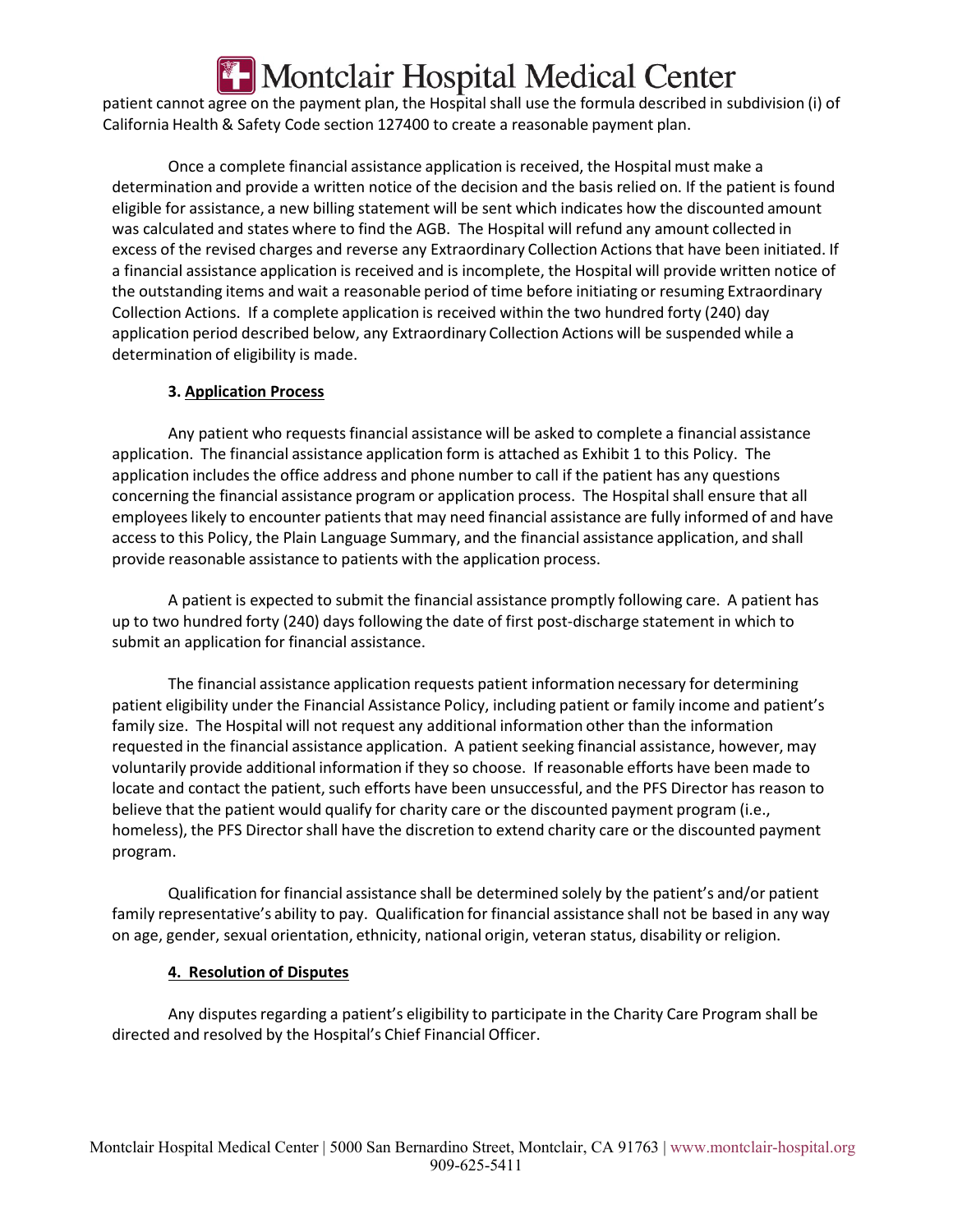# Montclair Hospital Medical Center **5. Publication of Policy**

In order to ensure that patients are aware of the existence of the Financial Assistance Policy, the Hospital shall widely disseminate the existence and terms of this Policy throughout its service area. In addition to other appropriate efforts to inform the community about the Policy in a way targeted to reach community members most likely to need financial assistance, the following actions shall be taken:

#### **A. Written Notice to All Patients**

Each patient who is seen at a Prime Healthcare Non-Profit Facility, whether admitted or not, shall receive the Plain Language Summary, which is attached hereto as Exhibit 2. The notice shall be provided in non-English languages spoken by a substantial number of the patients served by the Hospital as provided in section III(5)(E) of this Policy. The notice shall be provided at the time of service, discharge, or when the patient leaves the facility. If the patient leaves the facility without receiving notice, the Hospital shall mail the notice to the patient within 72 hours of providing service.

#### **B. Posting of Notices**

The notice attached hereto as Exhibit 3 shall be clearly and conspicuously posted in locations that are visible to the patients in the following areas: (1) Emergency Department; (2) Billing Office; (3) Admissions Office; (4) Other outpatient settings, including observation units; and (5) Prominently displayed on the hospital's internet website, with a link to the policy itself. The notice shall be provided in non- English languages spoken by a substantial number of the patients served by the Hospital as provided in section III(5)(E) of this Policy.

#### **C. Notices to Accompany Billing Statements**

 Every post-discharge statement shall include a copy of the notice attached hereto as Exhibit 4. Each bill that is sent to a patient who has not provided proof of coverage by a third party at the time care is provided or upon discharge must include a statement of charges for services rendered by the Hospital and the notices attached hereto as Exhibits 4 and 5.

These notices shall be provided in non-English languages spoken by a substantial number of the patients served by the Hospital as provided in section III(5)(E) of this Policy.

#### **D. Availability of Financial Assistance Documents**

The Hospital shall post a copy of this Policy, the Plain Language Summary and the financial assistance application on its website and make all such documents available for free download. Such documents shall be available in the emergency room and admissions office and by mail upon request. The documents shall be provided in non-English languages spoken by a substantial number of the patients served by the Hospital as provided in section  $III(5)(E)$  of this Policy.

#### **E. Accessibility to Limited English Proficient Individuals**

The Hospital shall make translations of this Policy, the Plain Language Summary, and the financial assistance application available in any language that is the primary language of the lesser of one thousand (1,000) individuals or five percent (5%) of the population of the communities served by the Hospital.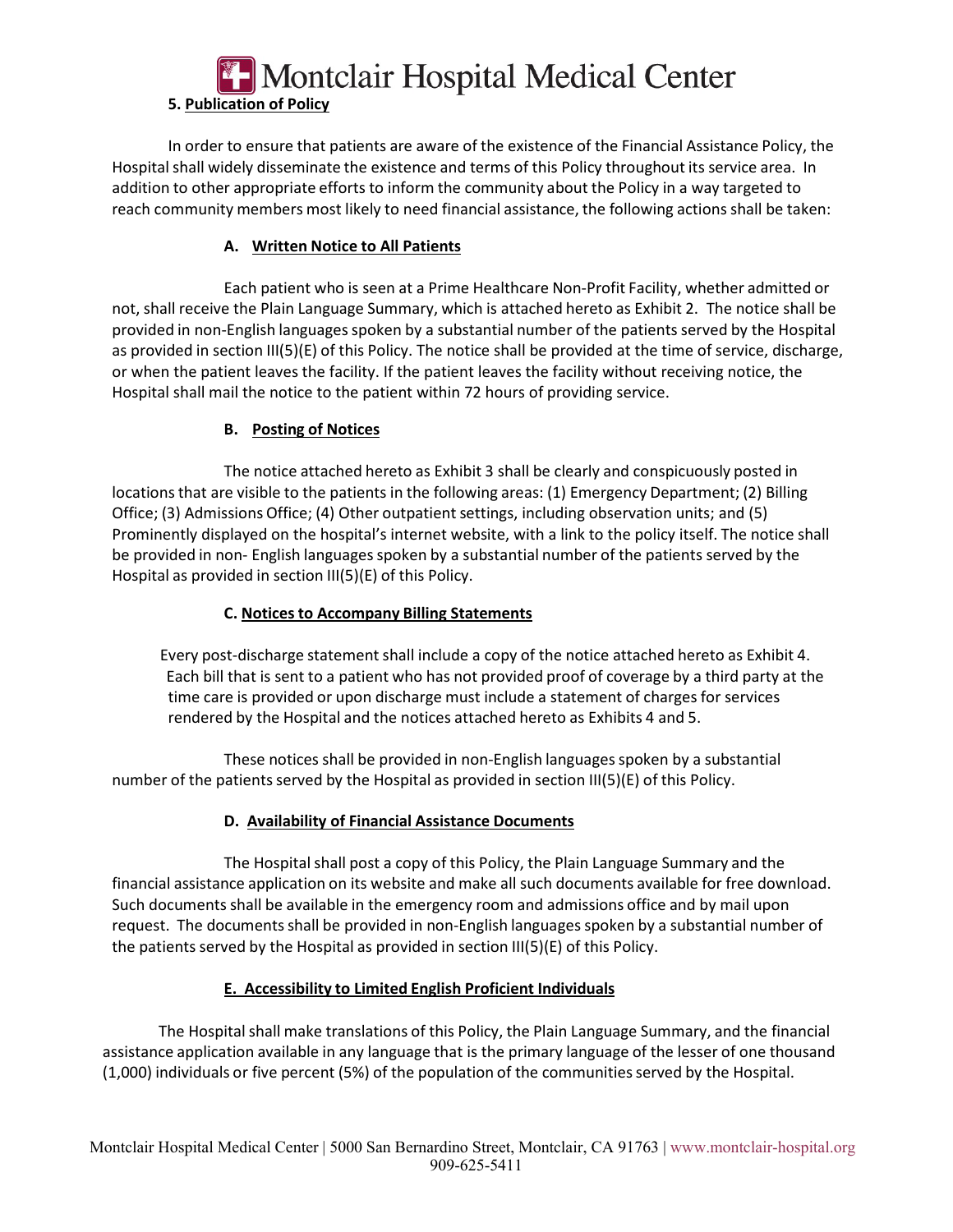

#### **6. Efforts to Obtain Information Regarding Coverage & Applications for Medi-Cal and Healthy Families**

The Hospital shall make all reasonable efforts to obtain from the patient or his or her representative information about whether private or public health insurance or sponsorship may fully or partially cover the charges for care rendered by the Hospital to a patient including, but not limited to, the following:

(1) private health insurance, including coverage offered through the California Health Benefit Exchange; (2) Medicare; and/or (3) the Medi-Cal program, the Healthy Families Program, the California Children's Services Program, or other state-funded programs designed to provide health coverage.

If a patient does not indicate that he/she has coverage by a third party payor or requests a discounted payment program or charity care then the patient shall be provided with an application for the Medi-Cal program, the Healthy Families Program, or other governmental program prior to discharge.

#### **7. Collection Activities**

Prime Healthcare nonprofit facilities may use the services of an external collection agency for the collection of patient debt. No debt shall be advanced for collection until the Director of the Hospital PFS or his/her designee has reviewed the account and approved the advancement of the debt to collection. Prime Healthcare nonprofit facilities shall obtain an agreement from each collection agency that it utilizes to collect patient debt that the agency will comply with the requirements of this Policy and AB 774.

If a patient does not apply for financial assistance or is denied financial assistance and fails to pay their bill, the patient may be subject to various collection actions, including Extraordinary Collection Actions. Notwithstanding the foregoing, neither the Hospital nor any collection agency with which it contracts shall engage in any Extraordinary Collection Actions (i) at any time prior to one hundred eighty (180) days following the first post-discharge statement sent to a patient or (ii) without first making reasonable efforts to determine whether a patient is eligible for financial assistance under this Policy. In addition, and even if the above two conditions are satisfied, the Hospital must send a notice to the patient at least thirty (30) days before commencing any Extraordinary Collection Actions, which specifies the following: (i) collection activities the Hospital or contracted collection agency may take, (ii) the date after which such actions may be taken (which date shall be no earlier than thirty (30) days of the notice date, (iii) that financial assistance is available for eligible patients, (iv) the dates of service of the bill that are being assigned to collections or sold; (v) the name of the entity the bill is being assigned or sold to; (vi) information on how the patient can obtain an itemized bill from the hospital; (vii) the name and plan type of the health coverage for the patient on record with the hospital at the time of services, or a statement that the hospital does not have that information; (viii) an application for the hospital's charity care and financial assistance; and (ix) the date the patient was originally sent a notice of financial assistance application, the date or dates the patient was sent a financial assistance application, and if applicable, the date a decision was made. A template for this notice is attached hereto as Exhibit 6. Reasonable efforts must be made (and documented) to orally notify patients of this Policy. If the patient applies for financial assistance, any Extraordinary Collection Actions that may be in process will be suspended immediately pending the decision on the patient's application.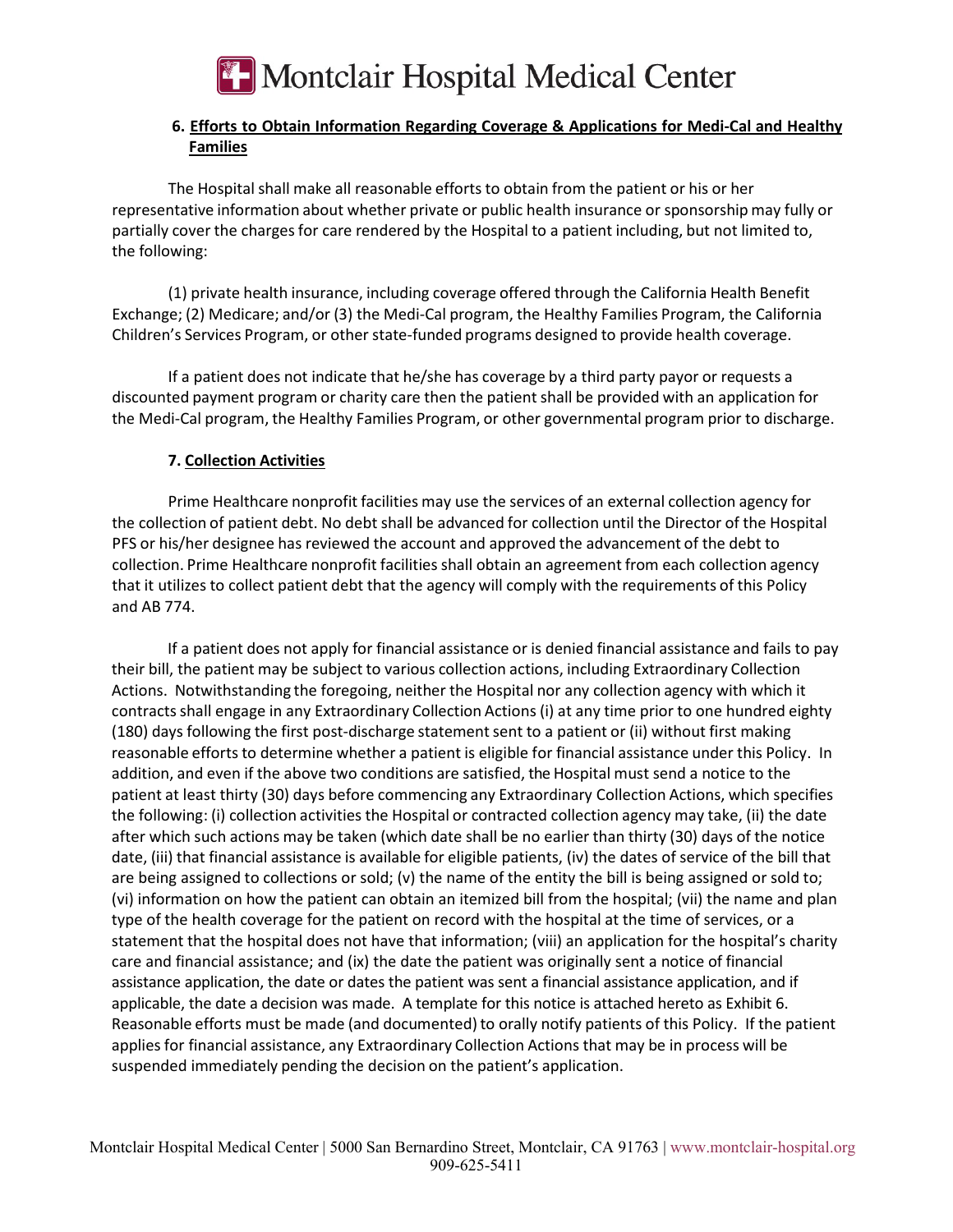

In addition, if a patient is attempting to qualify for eligibility under this Policy and is attempting in good faith to settle an outstanding bill with the hospital by negotiating a reasonable payment plan or making regular partial payments of a reasonable amount, the Hospital shall not send the unpaid bill to any collection agency, debt buyer, or other assignee.

The Hospital shall not, in dealing with patients eligible under this Policy, use wage garnishments or liens on primary residences as a means of collecting unpaid hospital bills.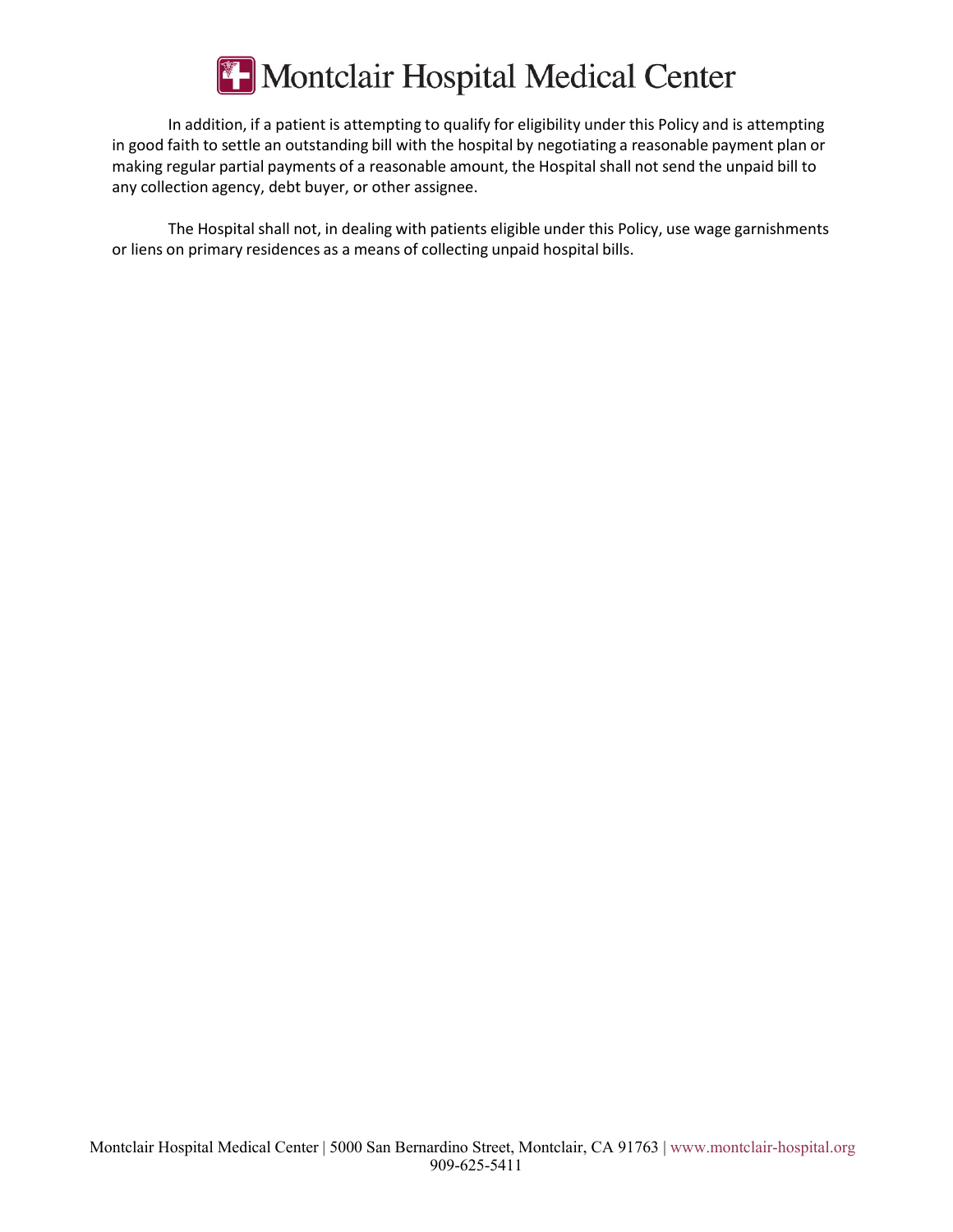

**Exhibit 1 [Financial assistance application]**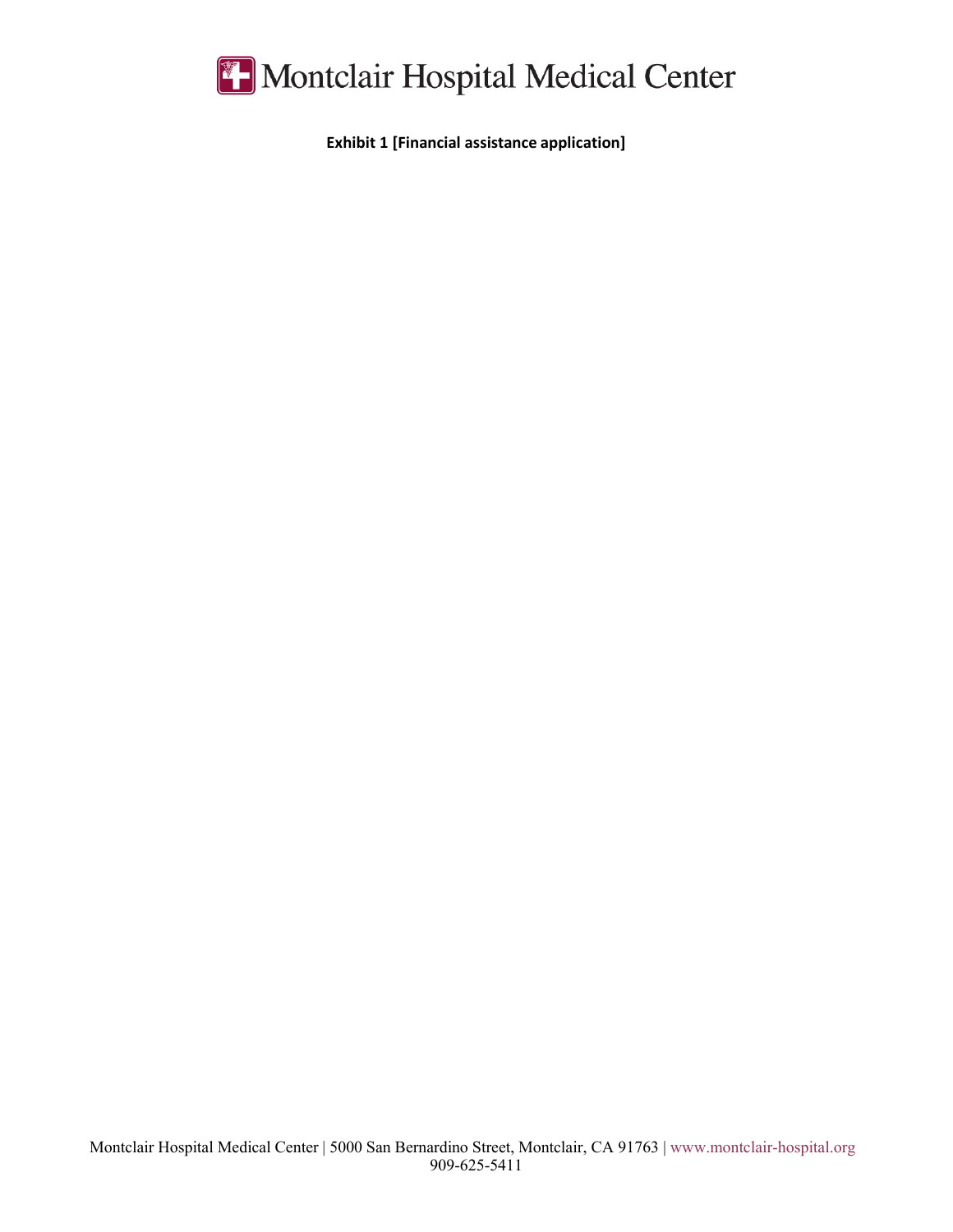

#### **Exhibit 2 [Financial Assistance Plain Language Summary]**

Plain Language Summary of Financial Assistance Policy for Montclair Hospital Medical Center

Eligibility: Montclair Hospital Medical Center offers reduced or no charge services for emergency and other medically necessary care for individuals eligible under our Financial Assistance Policy. Eligibility is based on the Hospital's Financial Assistance Policy, which includes using the Federal Poverty Level guidelines, number of dependents, and gross annual income along with supporting income documents.

Income Guidelines: If meeting the Hospital's Financial Assistance Policy requirements, uninsured patients with family income below 400% of the current Federal Poverty Level and less than \$10,000 in monetary assets will qualify for a 100% discount on their qualifying Hospital services. Uninsured patients with family income greater than 400% but less than 450% of current Federal Poverty Level and less than \$10,000 in monetary assets, and insured patients with family income less than 450% of current Federal Poverty Level and excessive medical costs, may qualify for partially discounted care and extended payment plans. Patients eligible for financial assistance will not be charged more than the amount generally billed for emergency or other medically necessary care to individuals having insurance coverage.

For More Information or to Apply: The full Financial Assistance Policy and a Financial Assistance Application Form are available at our website, www.montclair-hospital.org, by mail at no charge by calling 909-464-8702, or by visiting our Billing Office in person at 5000 San Bernardino Street, Montclair, CA 91763. Applications are available in non-English languages spoken by large segments of the community. For further questions or assistance in completion of the Financial Assistance Application, please call our Billing Office at 909-464-8702. Completed applications should be delivered to Montclair Hospital Medical Center, Attn: Patient Financial Services, at 5000 San Bernardino Street, Montclair, CA 91763 for processing.

Additional Resources: The Health Consumer Alliance ("HCA") is a resource available to patients to help them understand the billing and payment process, as well as Covered California and Medi-Cal Presumptive Eligibility. HCA offers free assistance over-the-phone or in-person. For more information, visit the Health Consumer Alliance website at https://healthconsumer.org.

Shoppable Services: To review this Hospital's list of shoppable services in accordance with Title 45 section 180.60 of the Code of Federal Regulations, please visit: https://www.montclair-hospital.org/patientsvisitors/financial-assistance/.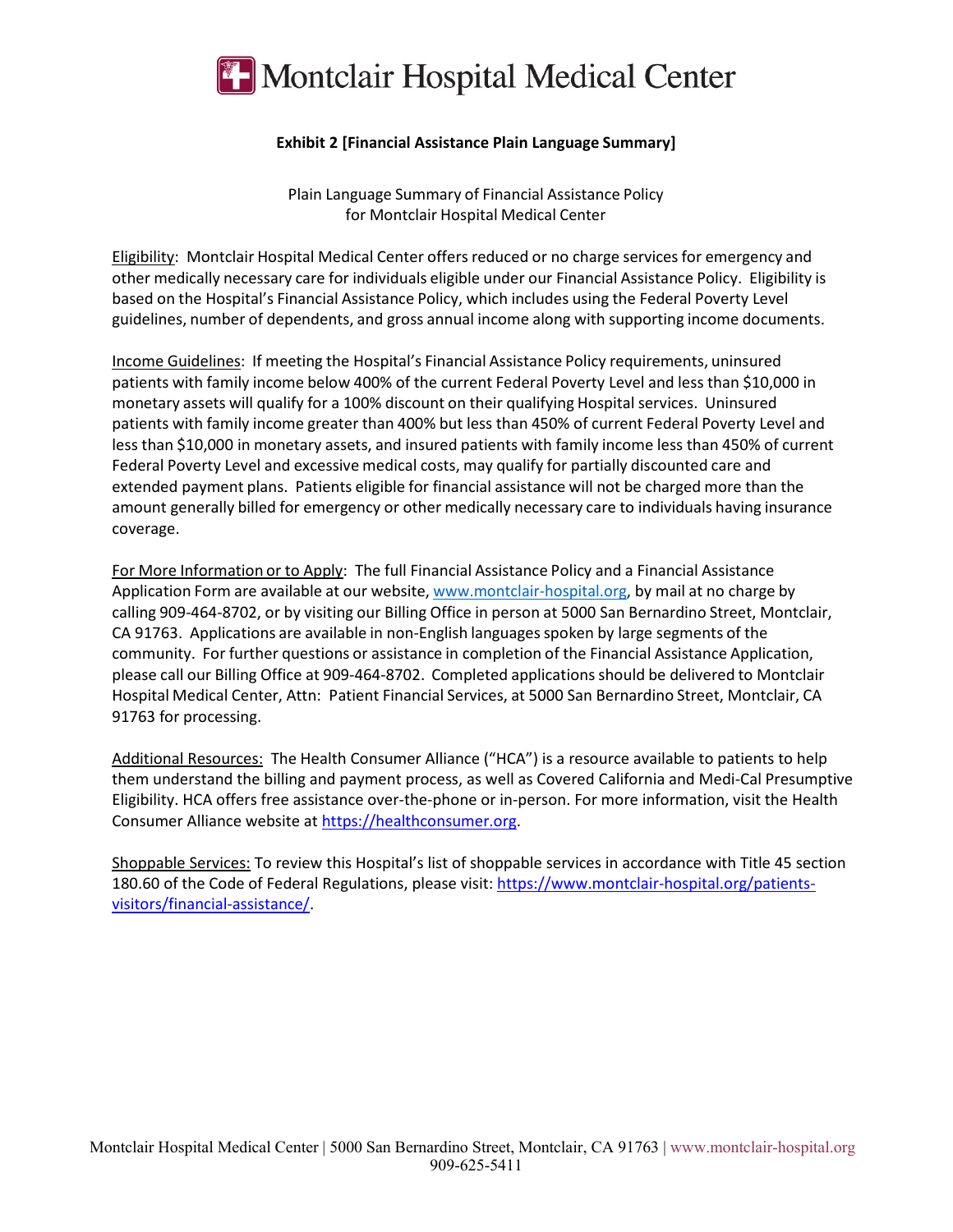

#### **Exhibit 3 [Notice to be posted within hospital]**

#### **CHARITY CARE & DISCOUNTED PAYMENT PROGRAM**

PATIENTS WHO LACK INSURANCE OR HAVE INADEQUATE INSURANCE AND MEET CERTAIN LOW-AND MODERATE-INCOME REQUIREMENTS MAY QUALIFY FOR DISCOUNTED PAYMENTS OR CHARITY CARE. THE EMERGENCY DEPARTMENT PHYSICIANS AND OTHER PHYSICIANS WHO ARE NOT EMPLOYEES OF THE HOSPITAL MAY ALSO PROVIDE CHARITY CARE OR DISCOUNTED PAYMENT PROGRAMS. PLEASE CONTACT 909-464-8702 FOR FURTHER INFORMATION.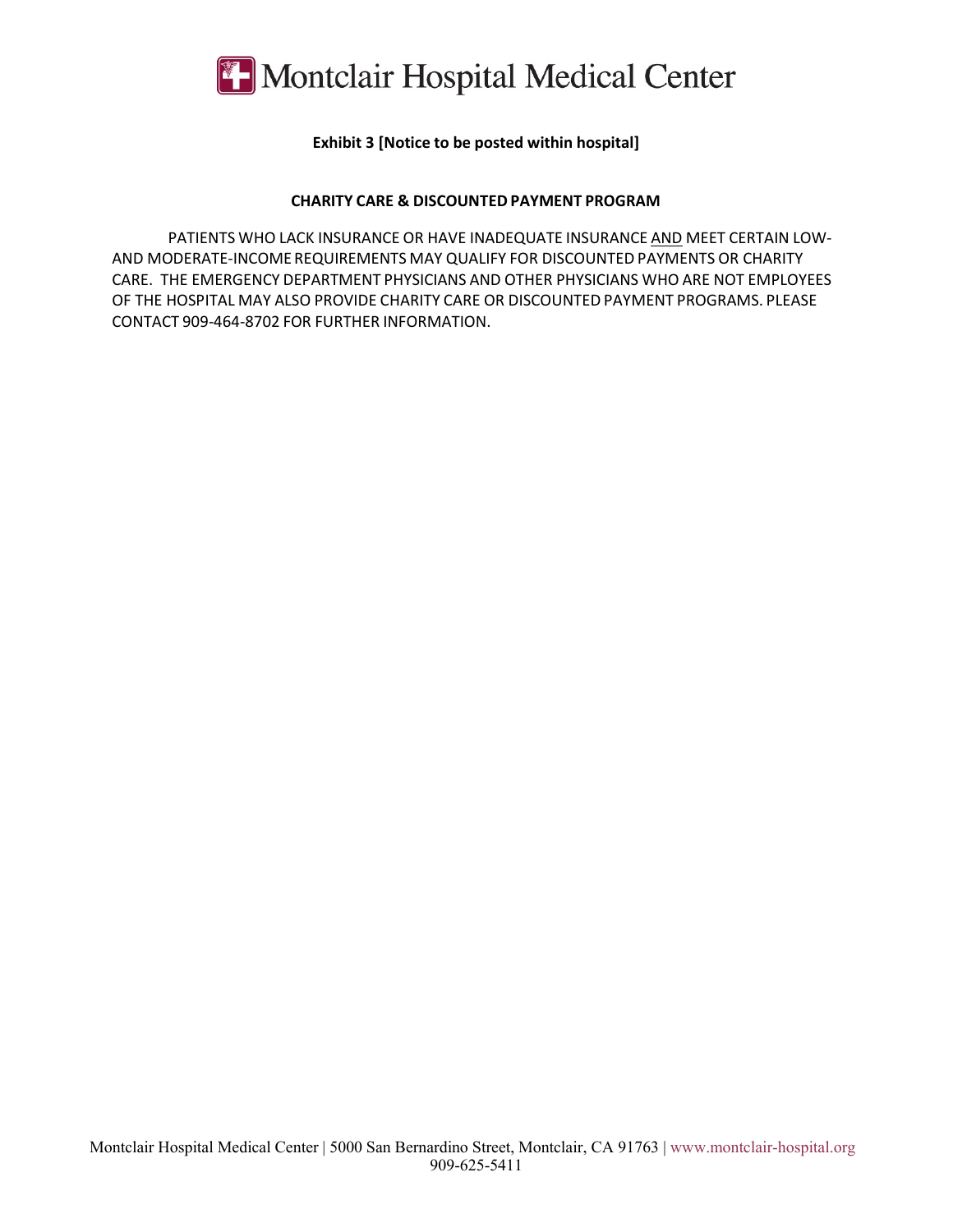

#### **Exhibit 4 [Notice to be included in** *all* **post-discharge billing statements]**

#### **Charity Care & Discounted Payment Program**

Patients who lack insurance or who have inadequate insurance and meet certain low-and moderate-income requirements may qualify for discounted payments or charity care. Patients seeking discounted or free care must obtain and submit an application that will be reviewed by the Hospital. No patient eligible for financial assistance will be charged more for emergency or medically necessary care than amounts generally billed to individuals who have insurance covering such care. For more information, copies of documentation, or assistance with the application process, please contact the Hospital at 909-464-8702 or you may visit www.montclair-hospital.org or at 5000 San Bernardino Street, Montclair, CA 91763 to obtain further information. Free copies of financial assistance documentation may also be sent to you by mail and are available in non-English languages spoken by a substantial number of the patients served by the Hospital. The Emergency Department physicians and other physicians who are not employees of the Hospital may also provide charity care or discounted payment programs. Please contact 877-346-2455 for further information.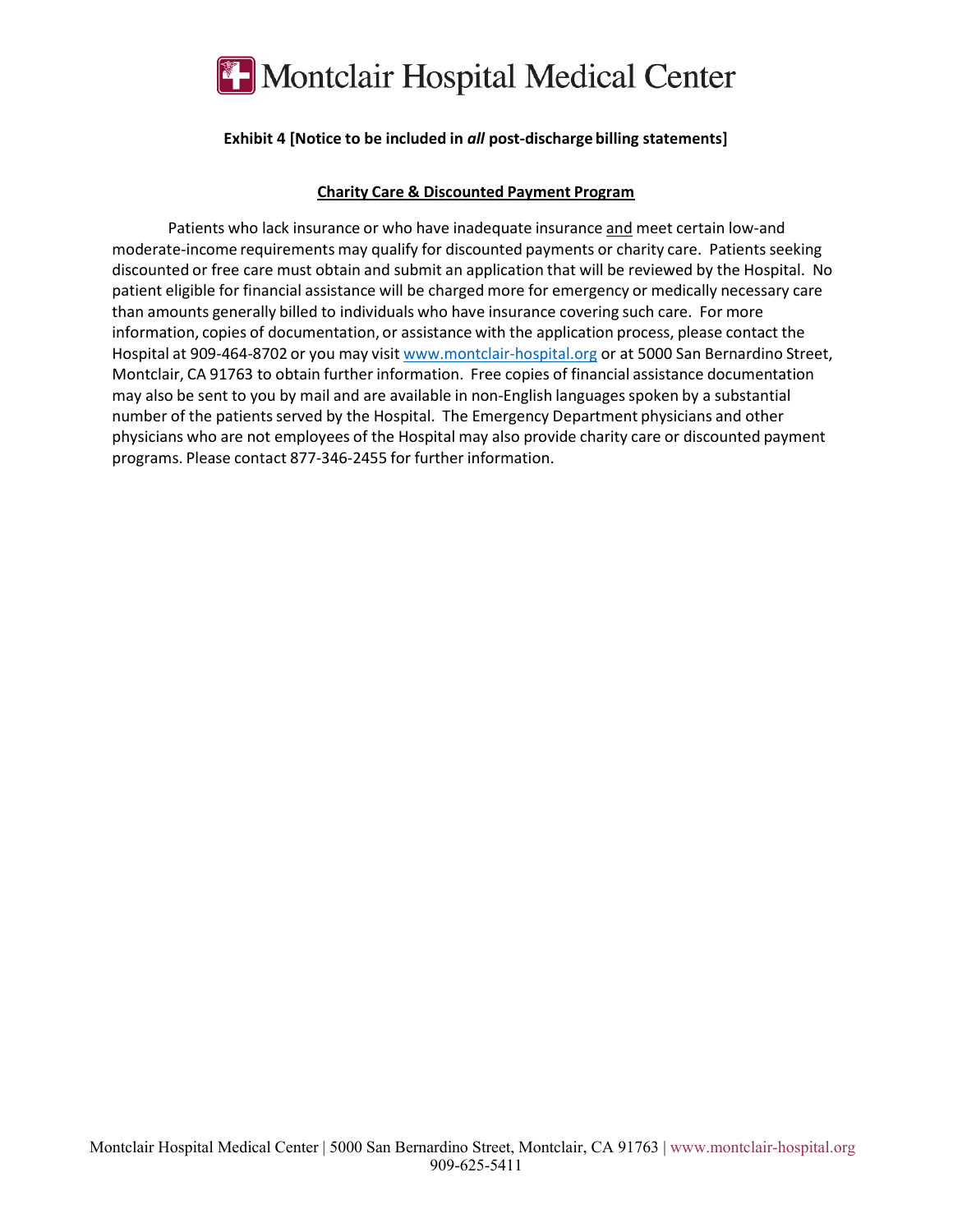

#### **Exhibit 5 [Notice to be included in post-discharge billing statements**

**to patients who have not provided proof of insurance]**

Our records indicate that you do not have health insurance coverage or coverage under Medicare, Medi-Cal, Healthy Families, or other similar programs. If you have such coverage, please contact our office at 909-464-8702 as soon as possible so the information can be obtained and the appropriate entity billed.

If you do not have health insurance coverage, you may be eligible for Medicare, Medi-Cal, Healthy Families, coverage offered through the California Health Benefit Exchange, California Children's Services program, other state- or county-funded health coverage, or Prime Healthcare nonprofit facilities charity care or discounted payment program. For more information about how to apply for these programs, please contact the Prime Healthcare Non-Profit Facility PFS Designee at 909-464-8702 who will be able to answer questions and provide you with applications for these programs.

Patients who lack insurance or have inadequate insurance and meet certain low- and moderateincome requirements may qualify for discounted payments or charity care. Patients should contact the Prime Healthcare nonprofit facility or PFS Designee, at 909-464-8702 to obtain further information. If a patient applies, or has a pending application, for another health coverage program at the same time that he or she applies for a Prime Healthcare nonprofit facilities charity care or discounted payment program, neither application shall preclude eligibility for the other program.